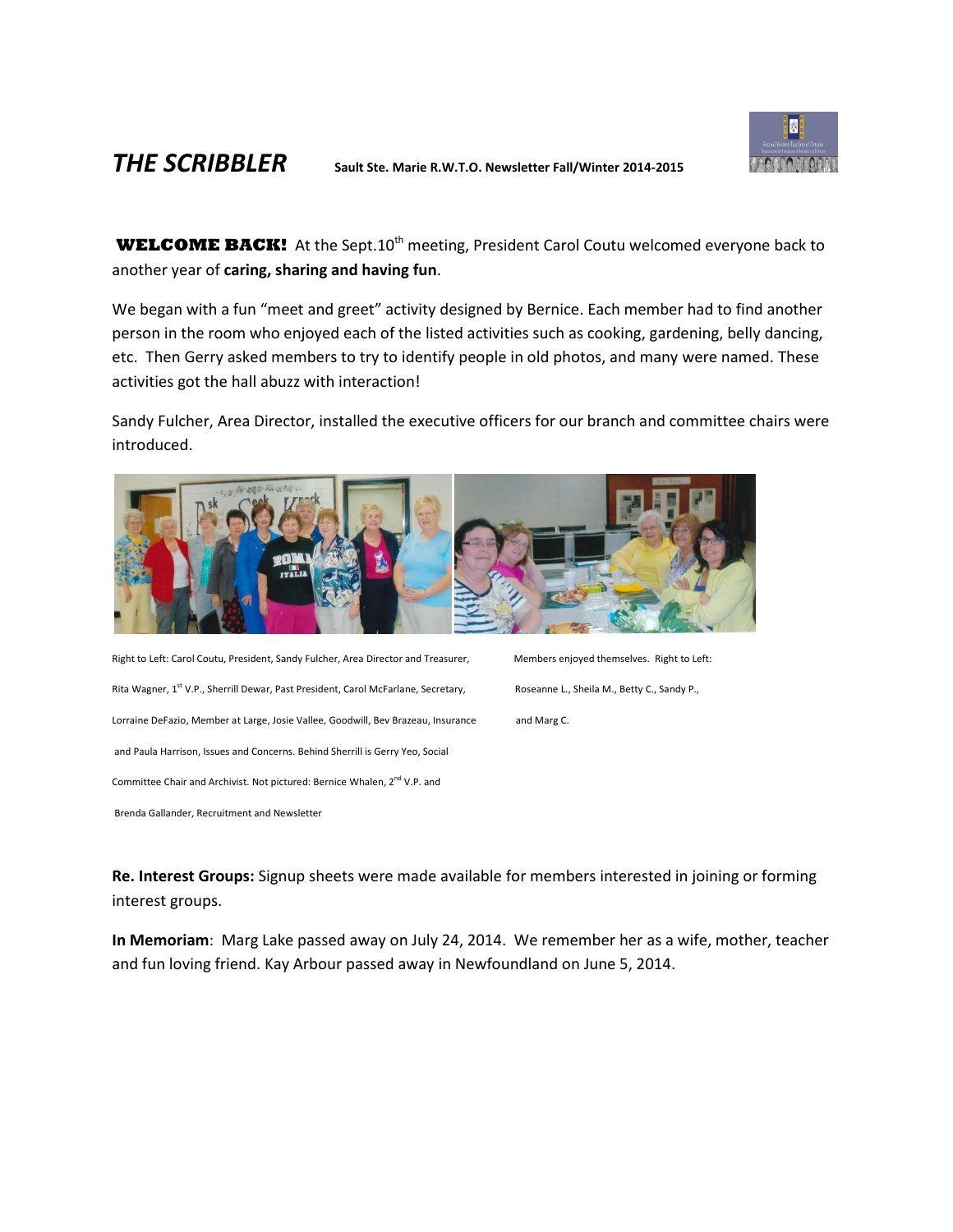

## OCTOBER22<sup>ND</sup> WAS OUR JOINT MEETING WITH OUR CENTRAL ALGOMA SISTERS AT SOWERBY

HALL. We hosted Provincial President Marilyn Emmett and Insurance Convener Bertha Breen. Each branch treated Marilyn to a creative introduction featuring singing and costumes. The executive of our Sault Branch a.k.a. the Sault's Gold Diggers were clad in mining hard hats and gold beads. We sang and gestured a song for Marilyn with lyrics written by Bernice to tell about Marilyn's background in South Porcupine, her years as a teacher in St. Catherine's and her position now as president. Marilyn loved it! Then two black suited, white gloved teachers from Central Algoma danced to an adaptation of Michael Jackson's song "Beat It" called "M-ett". It was lots of fun and Marilyn was very touched by the greetings. Marilyn read a poem to us entitled "Special and Wonderful Is Who You Are" because she found our branches are truly about sharing, caring and having fun.



golden nuggets, a miniature head frame  $\blacksquare$ "moon walked" to the words of and a high school year book etc. "M-ett".

Carol showed souvenirs of **Our executive, a.k.a. The Sault's Gold Diggers**, sang "There is Two Central Algoma retirees, Marilyn's home town such as: President in Town" to the tune of "There is a Tavern in the Town". Ruth J. (left) and Mary Jane T. (right),



Our V.I.P.s. Bertha B., Carol C. Kathy G., Sandy F. and Some of us visited the 12-sided barn Carmen C. and Brenda G. checked

Marilyn E. posed for a photo together. <br>adjacent to the Sowerby Hall. It was out goods at Timberland Clothing and

very interesting! The same control of the same control of the same control of the same control of the same control of the same control of the same control of the same control of the same control of the same control of the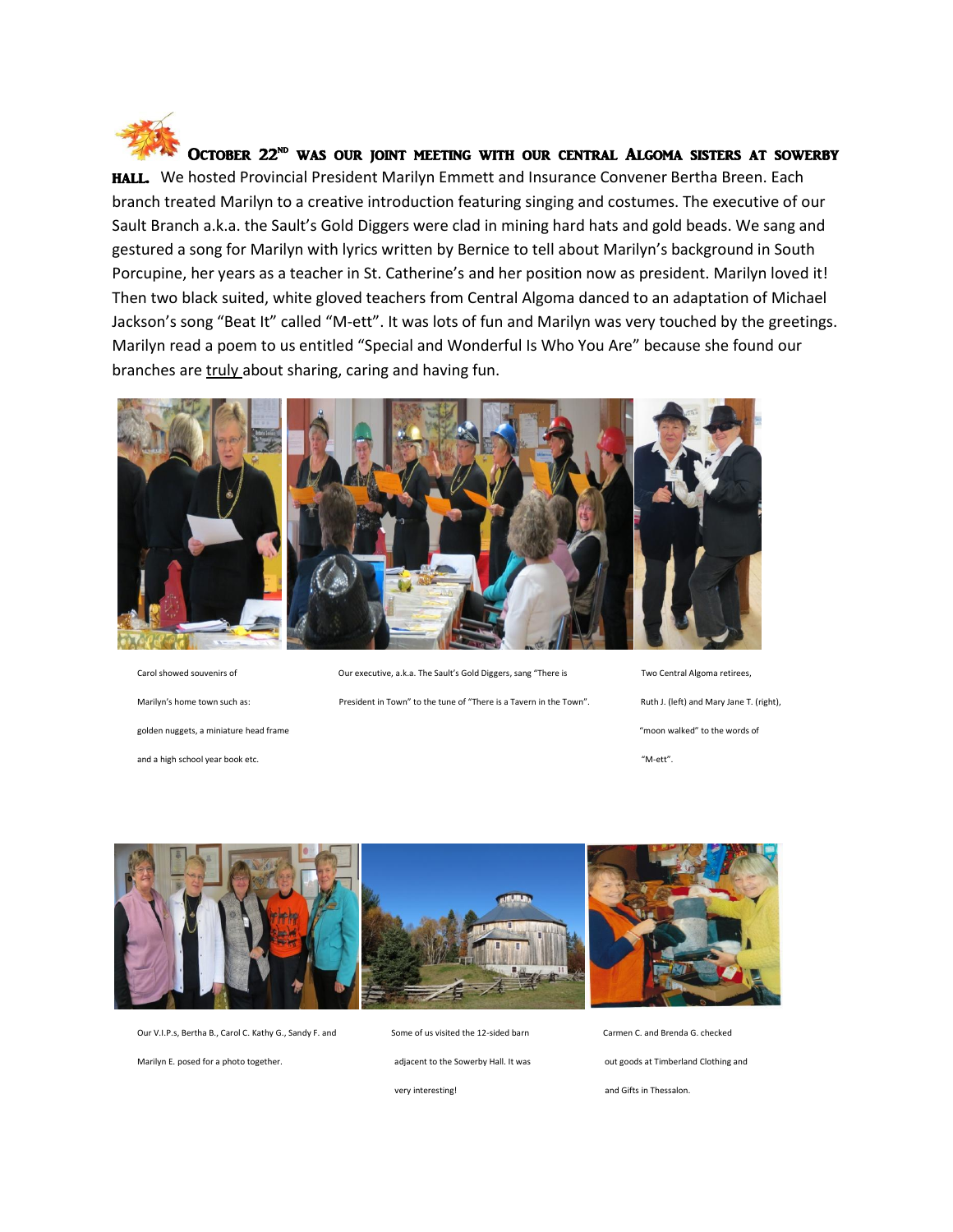Regarding the **ad hoc committee** which addresses the issue of expanding our membership, Marilyn encouraged everyone to contact Peggy Stock at [\(peggystock@gmail.com\)](mailto:peggystock@gmail.com) or 705-386-2274 with their opinions by April 20, 2015. She informed us that there is no northern representation on the Ad Hoc committee because no one from the north sent a name to her.

Marilyn reminded us that **resolutions for Convention 2015** have to be sent in to provincial by Nov. 15<sup>th</sup> to be ready for the March edition of the Connections newsletter. When the report is presented at Convention, an 80% majority in favour is required for resolutions to be changed.

Regarding **anti spam legislation**, Marilyn told us that members can unsubscribe to the emails sent from provincial.

Bertha Breem, Insurance Convener, gave examples of how she personally has made use of the **RWTO insurance** and why she is a firm believer in having the coverage. **New enhancements to the plan** include:

- 1. Oxygen--C-Pap machines and accessories up to \$300 per year.
- 2. Cataract surgery testing \$100 per year
- 3. Transportation benefit includes parking fees up to \$300 per injury.
- 4. Assistive devices such as bedrails, commodes, etc. \$100 per purchase or rental
- 5. For more information about this insurance, you may contact Bev Brazeau locally at 705-949-0266 or at ourplace86@shaw.ca.

After the meeting adjourned, many of our branch members visited the 12-sided barn adjacent to Sowerby Hall and then on the way back home we browsed and/or shopped at craft and antique stores along the way in Thessalon and Bruce Mines. It was a full, informative, fun-filled fall day!!



[O](http://2.bp.blogspot.com/-bDDJsa8tZvs/UNYcRcKJgYI/AAAAAAAAGWA/t1jbxHsuRgo/s1600/Christmas+Candle.jpg)n December 3<sup>rd</sup>, we met at the United Baptist Church on Malabar to celebrate the Christmas season together.

**New member**: Rachel Robitaille received her R.W.T.O. pin. Welcome to the unit, Rachel!

We played Christmas trivia pair-share led by Bernice and then enjoyed a delicious pizza luncheon organized by Gerry. From the Christmas cookies we all brought to share, Josie assembled tins of cookies for shut-in members and a table of goodies for the rest of us to enjoy as dessert. There were so many cookies, we all left with a plate of them to take home.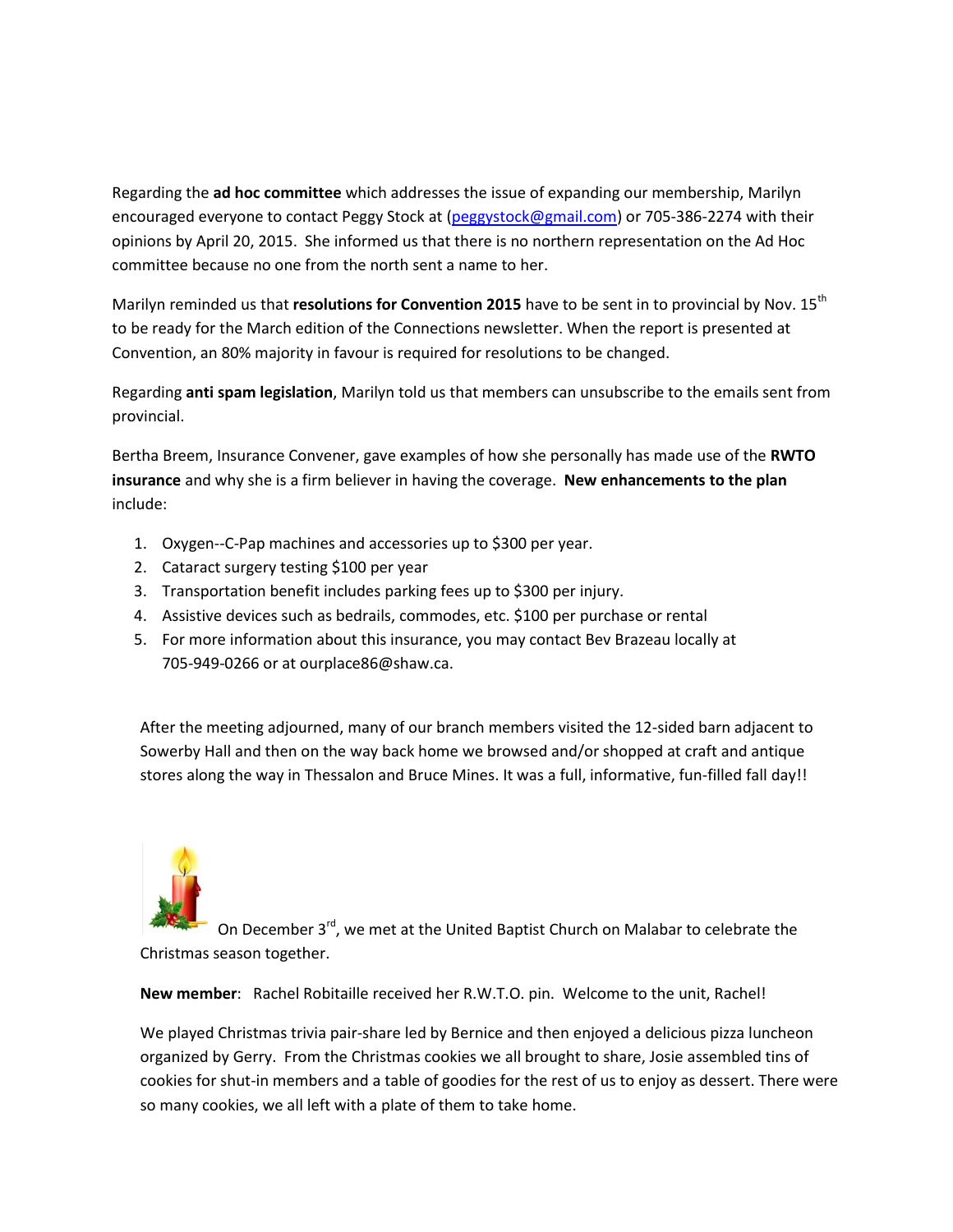

Josie packed tins of cookies for shut-in





In the business part of the meeting, we reviewed our charitable project entitled "Sleeping Children Around the World". Initiated by Iva Beaton in 1971, S.C.A.T.W. is an ongoing project of the Sault Ste. Marie branch of R.W.T.O. From 1971 to 2014, our unit has donated 129 bed kits. At \$35 a kit, a bed kit consists of: a mosquito net, a plastic mat, a blanket, a pillow, a pillow case, a bath towel, a reusable bag, slippers, a raincoat, a t-shirt, shorts, flip flops, a toothbrush, a school bag, notebooks, an art set, pencils, a sharpener, ball point pens, a plastic envelope, note pads, a lunch box and a tumbler.

100% of a donation reaches a child through a bed kit, and our unit receives a photo of the child receiving the kit. Kits are purchased in memory of our members, to honour guest visitors, and as tokens of appreciation for guest presentations. We have a donation jar available at every meeting for members to use if they wish; donations are totally voluntary, not required or expected.



We received a thank you letter from Gayle Manley, President of the Sault Ste. Marie Zonta Club. At the joint meeting in October, both units gave a donation to one of Zonta's projects called "Days for Girls". This project involves sewing hygiene kits for girls in Nicaragua and Kenya. Kits were delivered last spring to Nicaragua by some of the Sault College Nursing students, and will be delivered to that country again this spring along with lessons in how to use the kits. Also a delegation from Sault College will be travelling to Kenya this spring on a Me to We volunteer trip and will deliver kits to that country as well. Thank you to Sandy Fulcher for donating fabric and to Lorraine de Fazio and Bernice Whalen for helping at the sewing bee at Sault College on November  $15^{th}$ .